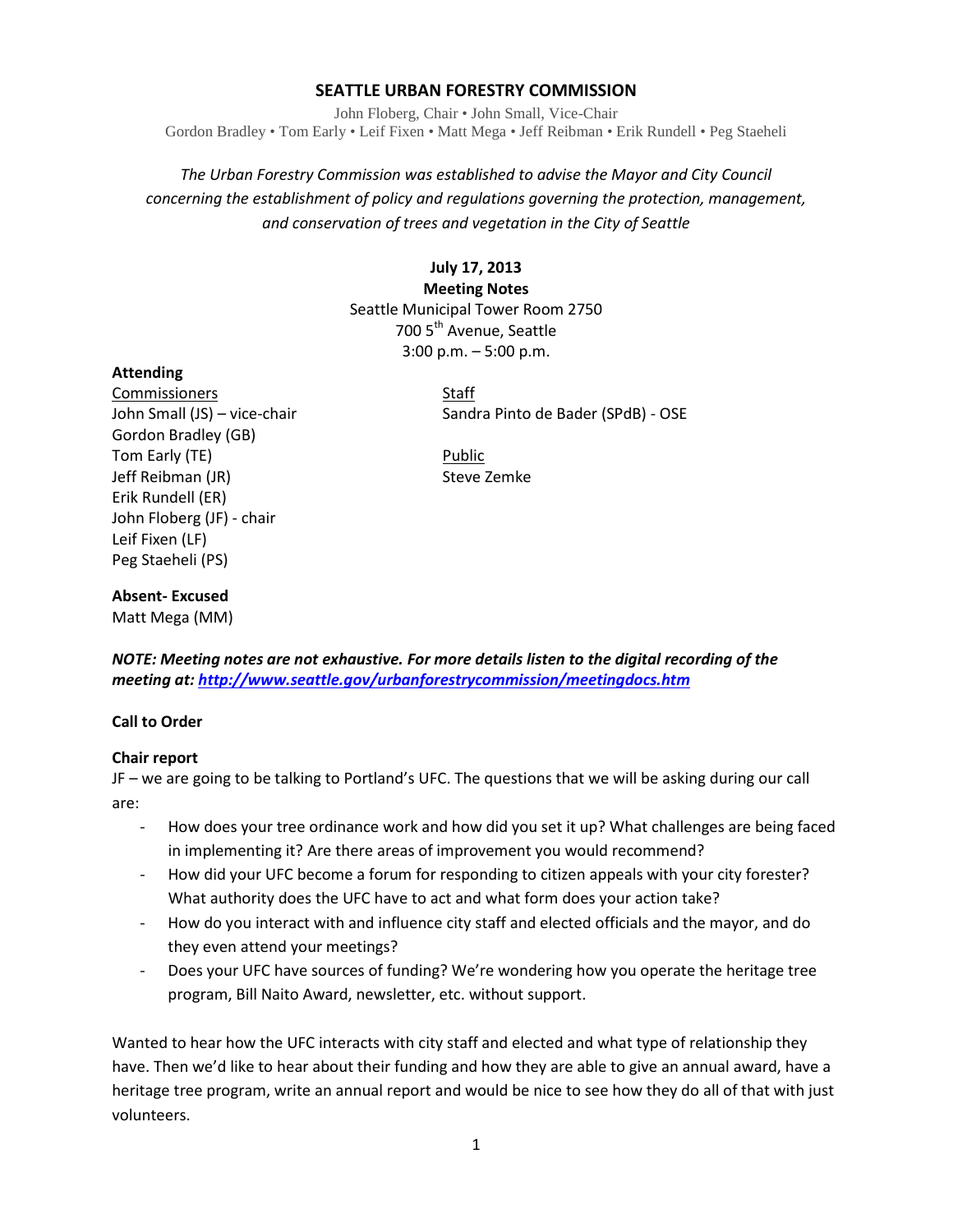TE – it would be interesting if they listen to arguments around tree removal it might be that the composition of the commission is different.

JF - they are all appointed by the Mayor and approved by City Council. They don't appear to all have necessarily urban forest knowledge. It would be interesting to hear more about the composition of the Commission. Sandra sent a link to the Title 11 that came into effect in February. They have a \$35 permit fee and they have a site visit for every tree to be removed. On private lands it gets more complex.

ER – would like to bring back the conversation on UF departmental funding.

JF – are there any big, general comments about the Plan?

TE – I read the plan and gave Sandra some minor edits. I like the overall composition and expansion of the Plan. The change in name to Stewardship is fine with me and the issue was resolved in the meetings. The change addressed some of the concerns we talked about in the past especially the monitoring piece.

LF – I have not read the plan in the last week but the last time I was at one of the meetings I felt the Plan was going in the right direction.

## **Portland UFC call**

JF – Hi Meryl, I'd like to read the questions for Commissioners to know what we'll be talking about during our call.

Meryl - Our new tree code at this point there is only a couple of components that are being implemented. Because of budget cuts they have not been able to implement the full new code. This is very disappointing to the Commission and other advocates.

We have an existing code that had a lot of problems, flaws and gaps. Primarily in areas of big tree protection, mitigation opportunities, and development conflicts. It was a grassroots effort from the community and the effort was about strengthening language for development, strengthening mitigation and protection of large trees. One of the most important components was about regulation of private trees (that was a big win we got). The private piece was a big win, we were not 100% happy with the final regulation. Homeowner can take out up to 4 trees up to 20 inches per year per parcel (right now trees are not regulated on private property). I'm not happy with that. I think it goes beyond what should have been implemented in the code. Once code is implementing there will be tracking of what's working or not. The Commission will be watch dogging. If it's not working then we'll go back to the electeds with changes. Will have to develop systems to track what's working and what's not working. If the trees are over 20 inches there will be a permit that will involve neighbors and city.

JF – budget cuts – what were the impacts. The only thing implemented is the one-stop information website with information on permits of trees. That website was funded. 1.5 FTEs were funded to continue the work. Many hours were volunteered to create this code but we still have to roll it out and communicate it. To let people that private trees are now regulated. It's a big disappointment for us that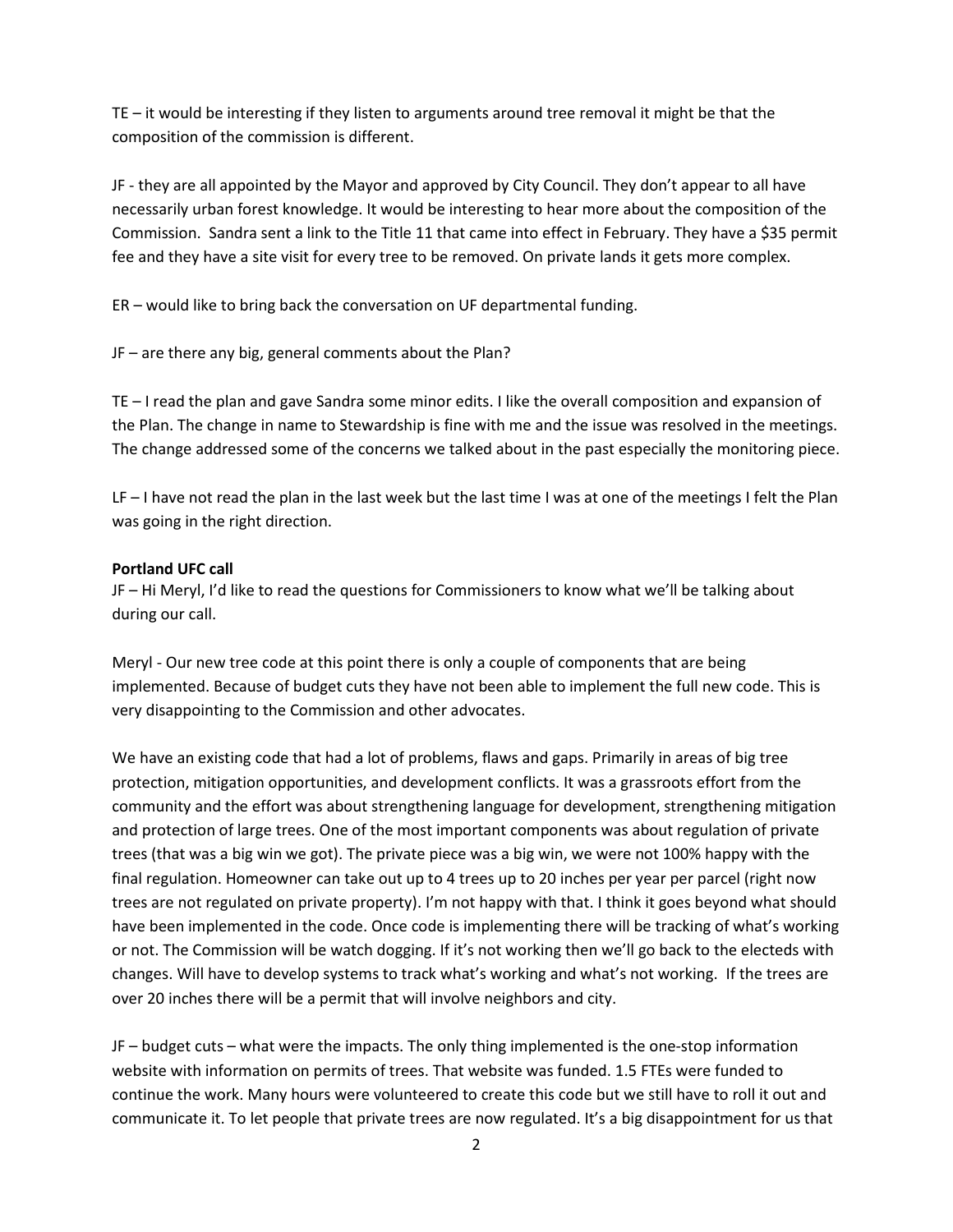the City voted to delay this to next July. We need increase levels of staffing (in the UFC) to fully implement the new code. It's over \$1M to implement but below \$3M (don't have the exact figures on hand).

We were always hopeful that because we had a lot of support from MO and CC at the time, but we are now facing larger budget cuts than expected.

JF – when the new code came out did you have any media blowback about the private property portion?

Meryl – we had a lot of public comment and we heard all the comments and took them into account and together with the sustainability commission they recommended to move forward the new code.

JF – Tell me more about the single point of contact.

Meryl – the single point of contact is a website but we would like to have a person that would be answering calls and answers.

JF – how did the Portland UFC regulates removals of row trees.

Meryl – have authority to hear an appeal and make a decision about it. If someone doesn't like their decision they can take it to the Mayor or City Council. They do have regulatory authority. The UFC has been around for at least 20 years.

JF – do elected sit in at meetings?

Meryl – we've had a change in the UF professional member. Our commission meetings are attended by a City attorney who advises. We are advisory body but we deal with code. The attorney helps in legal matters. We work closely with the director of Parks (UF department). Parks is under one of the 5 commissioners, every number of years the commissioners portfolio changes. When we got a new mayor he appointed a new commissioner, he gave Parks to a different commissioner. Community partners also attend meetings. Meets with the Commissioner of Parks. I'm an ex-officio member of the Parks board.

JF – who is responsible for the urban forest management plan?

Meryl – lots of people provided input. Led by Parks and UFC.

JF – how do you support such a large effort?

Meryl – staff person takes minutes and organizes agendas and acts as liaison.

JF – does the UFC have funds for their projects?

Meryl – it's part of the urban forestry budget. The larger part of the meeting is reports from committees. Each one gets 5 minutes for reporting. Some of the committees have not met. The big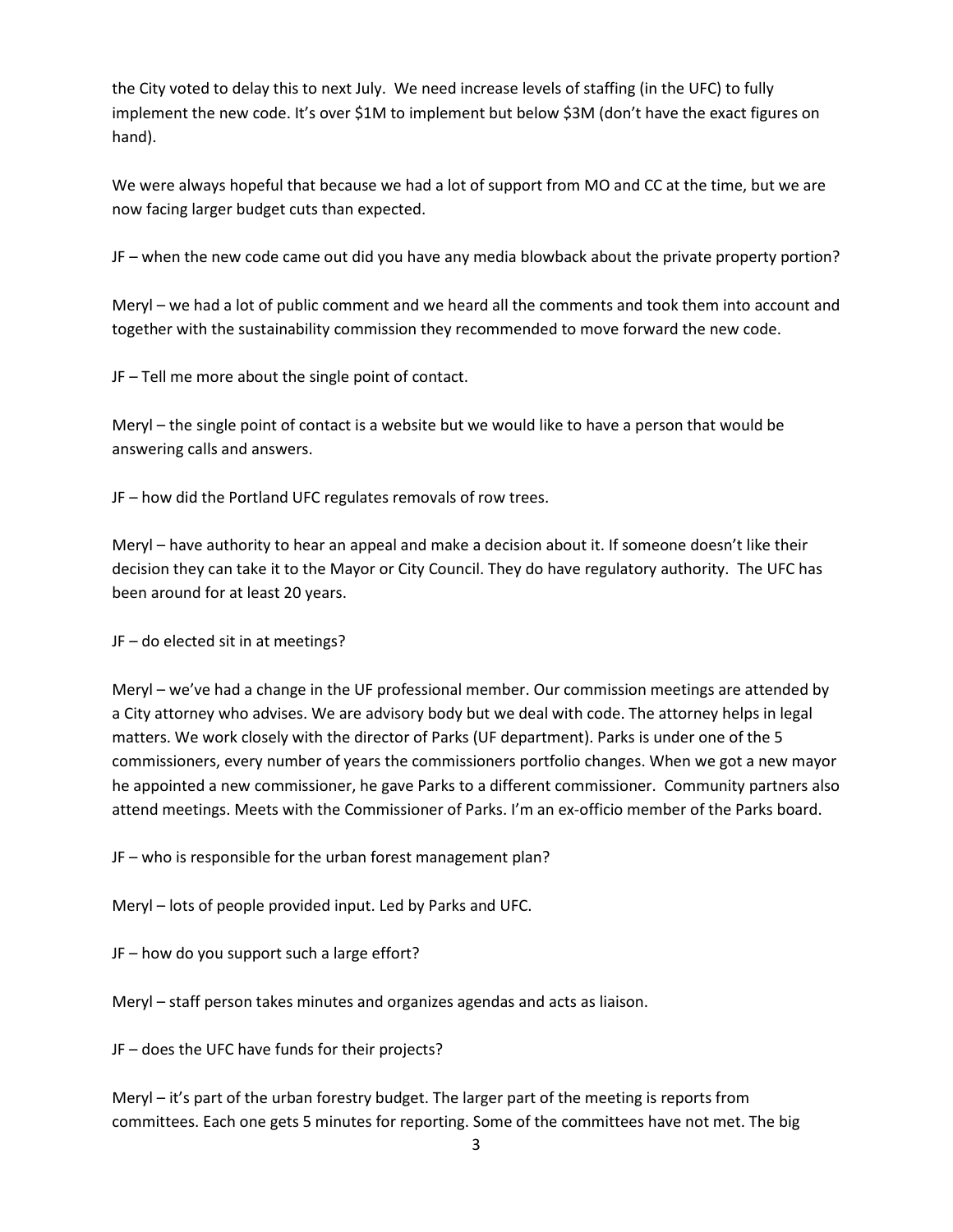challenge for us is recruitment. Tries to have presentations from different bureaus or partner organizations so the UFC knows what's going on in the city. Wants to get away from being reactive and becoming more proactive by knowing what's going on.

JS – does Parks in Portland play a role in terms of management of trees outside or Parks property?

Meryl – they don't get involved in ROW trees.

JS – does the Commission have a similar role with the transportation of power utility?

Meryl – there are ex-officio members in other areas and they look at mitigation measures if trees have to be taken out. Department of Development Services also. The City forester works with and collaborates with his peers/colleagues in other bureaus. Bureau of Environmental Services (General Fund and also rates). Those rates have allowed the department to develop robust initiatives like bioswales. They have put Portland on the map for being sustainable.

LF – how are they elected?

Meryl – They recruit them. We want people who represent diverse parts of the city, equity and diversity are important elements. Have an arborist and just lost a landscape architect. Have a utility person. Other people that are in non-profit and academia.

JR – Have you have any successful partnerships with non-profit or for-profit organizations. Our Friends of Trees group has been instrumental. Biggest recipient of a green program contract that planted 80,000 trees. Other partner is Verde, organization made of Latino men and women and contract with Friends of Trees and plan on ROW and do tree maintenance. There is a number of other organizations in the region a lot for native tree restoration in natural areas.

JF – Verde – is that paid positions?

Meryl – yes

JF – where does the funding come from?

Meryl – water rates fund the Bureau of Environmental Services – health of water sheds is part of their mandate. It was a large contract (around \$7M) which included eco-roofs, bio-swales and tree planting in both public and private property.

JF- what's your canopy goal?

Meryl – 35%. Currently are at 30-31%.

JF – we are currently working on updating our urban forest plan and we are calling it the urban forest stewardship plan. We will send you a copy. We are also working on the ordinance for private property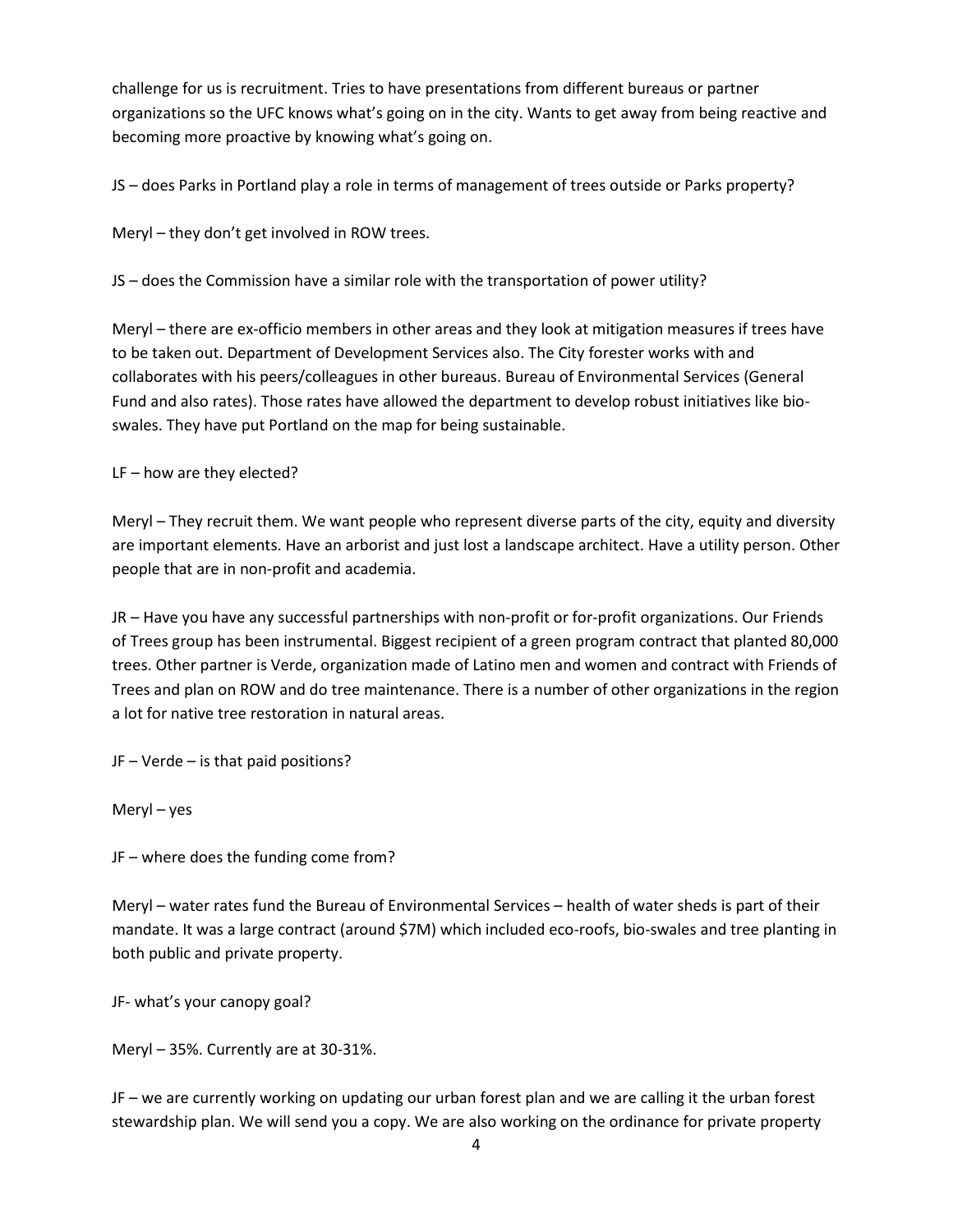and will continue to do so gaining good insights from Portland. Would like to know how much it would take to fully implement the ordinance.

JF – did you guys think it was a good exercise?

JR – especially the funding on their Greater Green campaign. Interested in the funding use. Paid positions and job programs created with that funding. There is an opportunity to spend funds in neighborhoods with high immigrant populations.

Peg – it would be interesting to see the breakdown of canopy cover in the City of Portland. They have watersheds inside the city.

JS – Seattle has 70% more density.

LF – they also don't have such a large industrial area.

JS – Title 11 is 186 page tree ordinance. We need to push for something clearer and shorter. If it's too large it will not be accessible or understandable. When she explained what she thought was the upshot (cut 4 trees up to 20 inches) is not great protection.

PS – is there something more robust inside the 186 pages?

JS – a lot of it is programmatic.

JF – I'm surprised that they were able to pass legislation without knowing how much it will cost to implement.

JS – regulation was effective Feb 1, 2013.

### **Letter of support for City Fruit - vote**

JF – we went over the changes that included some of your comments to reflect the fact that there is money that is made in selling to restaurants and to separate the two. Sales of fruit helps defray harvest cost.

JR – would like to see them develop their revenue side as well.

JF – talk about the cost efficiencies that could be realized from work being done by trained volunteers vs. city staff.

**ACTION**: **A motion was made to approve the letter as written. The motion was seconded and carried.** 

### **Urban Forest Stewardship Plan – initial discussion**

JF – got feedback from Leif and Tom and they like the plan.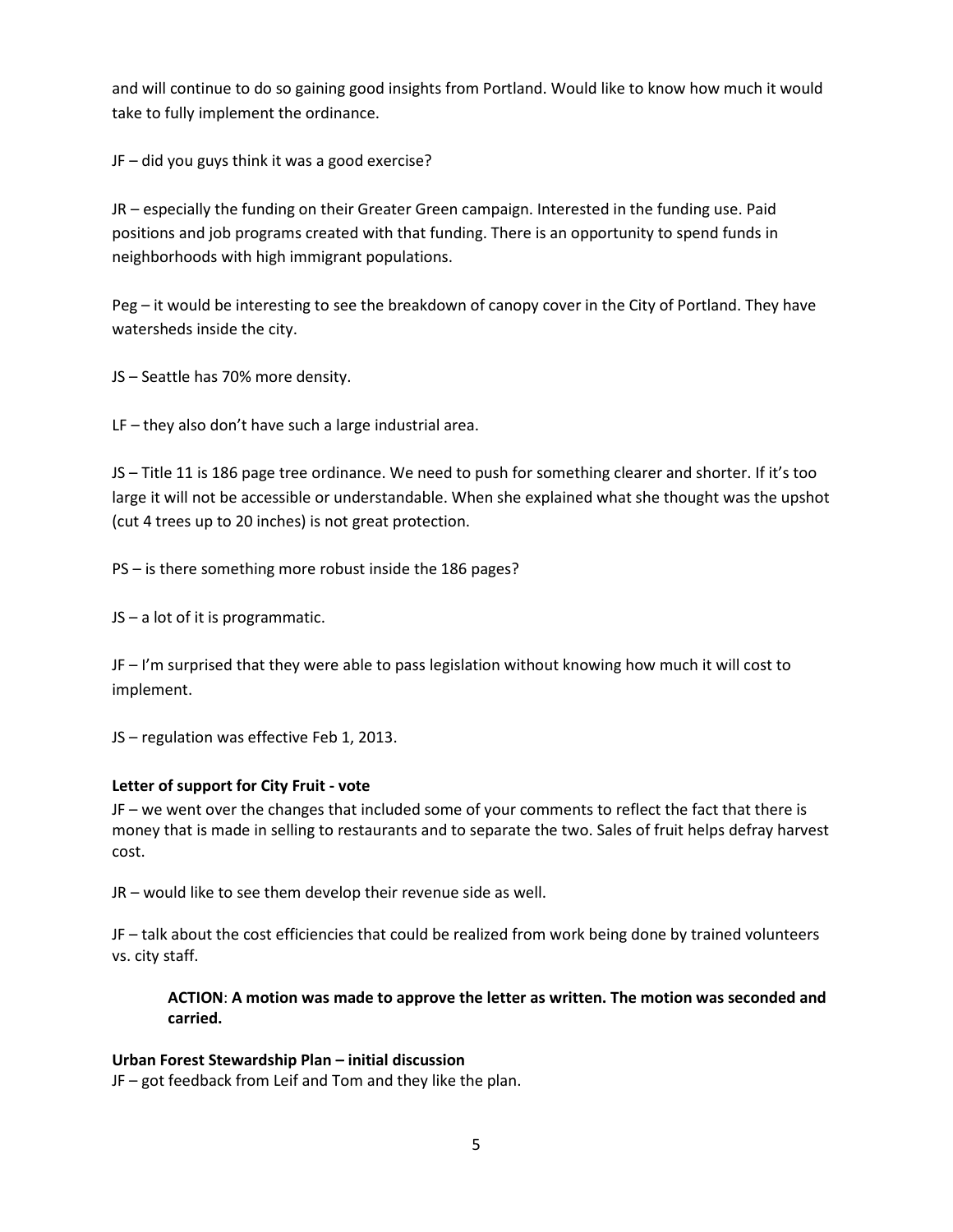Peg – a few things I saw. A lot of statements with big caveats. Human impacts are significant but only part of the impacts. Making statements and then making excuses. The one-size fits all …

Sandra asked for Peg to use track changes.

Condition assessment – doesn't say the source of the assessment ADD THE FOOTNOTE OR REFER TO i-TREE.

JF – confused by the stewardship message in the Executive Summary. We really can't do this without changing attitudes about trees.

TE – I think it's helpful that the plan introduces some of the challenges. So it acknowledges the challenges.

Peg – one question, I don't quite see why we sometimes use a specific department and sometimes is the IDT.

JR – having two audiences is a challenge. In the current framework the most important audience is City departments. We need to err on the side of talking to the departments in a clear way.

Peg – the Plan needs to respond outside City departments. Not necessary to tweak now, but the majority of trees are in private property.

PEG – DO A SEARCH AND REMOVE 'BUT' AND CHANGE TO 'AND' – no regulation fund education, for example.

Gordon – The organization makes sense. The way pieces were moved around. The plan itself refers back to the Clark model. It would be useful if there was a brief discussion of why is important. ATTITUDES TOWARDS UF IS NOT PART OF THE CHALLENGES. NEED TO INCLUDE. STRATEGIES – WHAT DO THEY HAVE TO DO WITH THE FRAMEWORK – FIND A WAY TO LINK THEM. Specific things that he will send to me separately. 2,500 vs. 3,800 acres one page apart – correct or explain Put action agenda items related to the Community Approach upfront.

JS – pretty fundamental question. In the shift from Management to Stewardship something has been lost. Integrated approach – I don't see that in this document. I feel it's a step back from the last one. In terms of how the departments are to work to build value vs. working on their own needs. It feels like it's changing the responsibility to the public.

Peg – include DPD in some of the actions that have to do with comprehensive planning. Action – expand incentives to planting, include SDOT.

JR – I agree with both statements. This document primary function is going to be to drive departmental behavior – if it guides departments to then engage community, that doesn't make this an appropriate way to communicate with the public. Make that a priority for departments in their actions to look at the public and engage to move goals forward.

Peg – the community is the check of our agenda and they don't have a way of monitoring. Tell Council that as they review to assign to specific departments some of the actions.